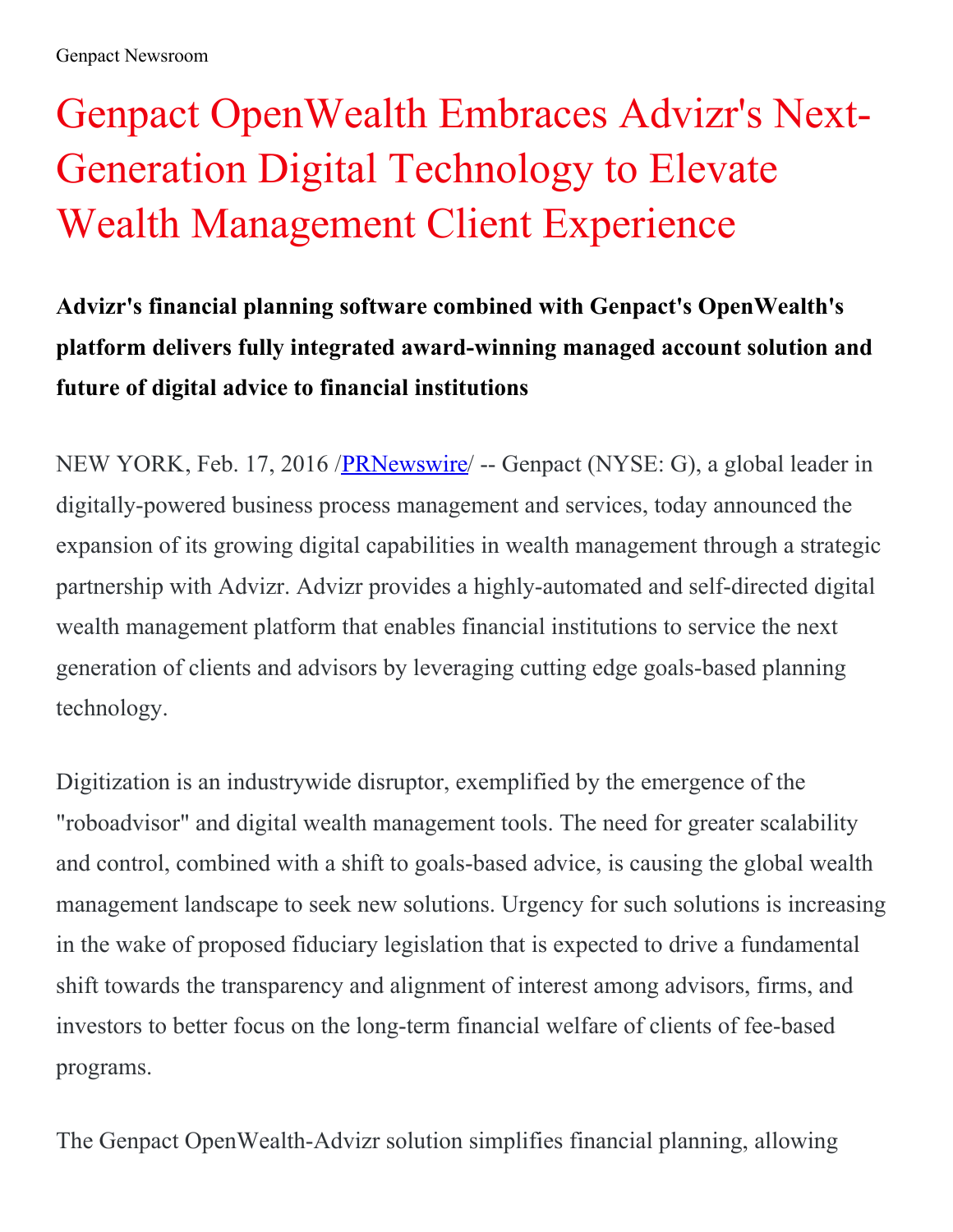wealth management firms to provide financial advice to clients, either as an interactive digital experience or through the traditional advisor-guided relationship. The solution also allows the advisor to provide the level of interaction investors want, whether a self-guided experience, the advisor-managed experience, or a hybrid approach, all through a highly-automated platform.

The partnership provides a solution that helps wealth managers including banks, trusts, private client organizations, and broker dealers address current disruptive technology challenges with a digital platform, expanding their reach to a broader market, including the typically underserved mass affluent and emerging affluent.

This partnership also complements Genpact's [recently-announced](http://www.genpact.com/about-us/media/press-releases/2015-genpacts-incubation-program-helps-disruptive-tech-firms-generate-practical-impact-in-large-companies) Lean Digital<sup>SM</sup> incubation program that combines the power of leading disruptive technology innovators like Advizr with Genpact's Lean Digital approach and process expertise. The program leverages the Genpact's extensive client base and market reach to develop solutions that realize practical business outcomes in the complex operational environment of large enterprises.

"We are very pleased to partner with Genpact, a leading global partner to many of the world's leading financial institutions," says Hussain Zaidi, chief executive officer of Advizr, Inc. "Together we are enabling financial institutions to compete against the many disruptive "robo" technologies that have launched, with a platform that we believe is the future of financial services: client centric, highly automated and unlike every robo, financial planning focused."

"We are excited to work with Advizr as we reimagine the wealth management process end-to-end, through the integration of technology, process, and operational support structures," said Boaz Lahovitsky, senior vice president, Wealth Management,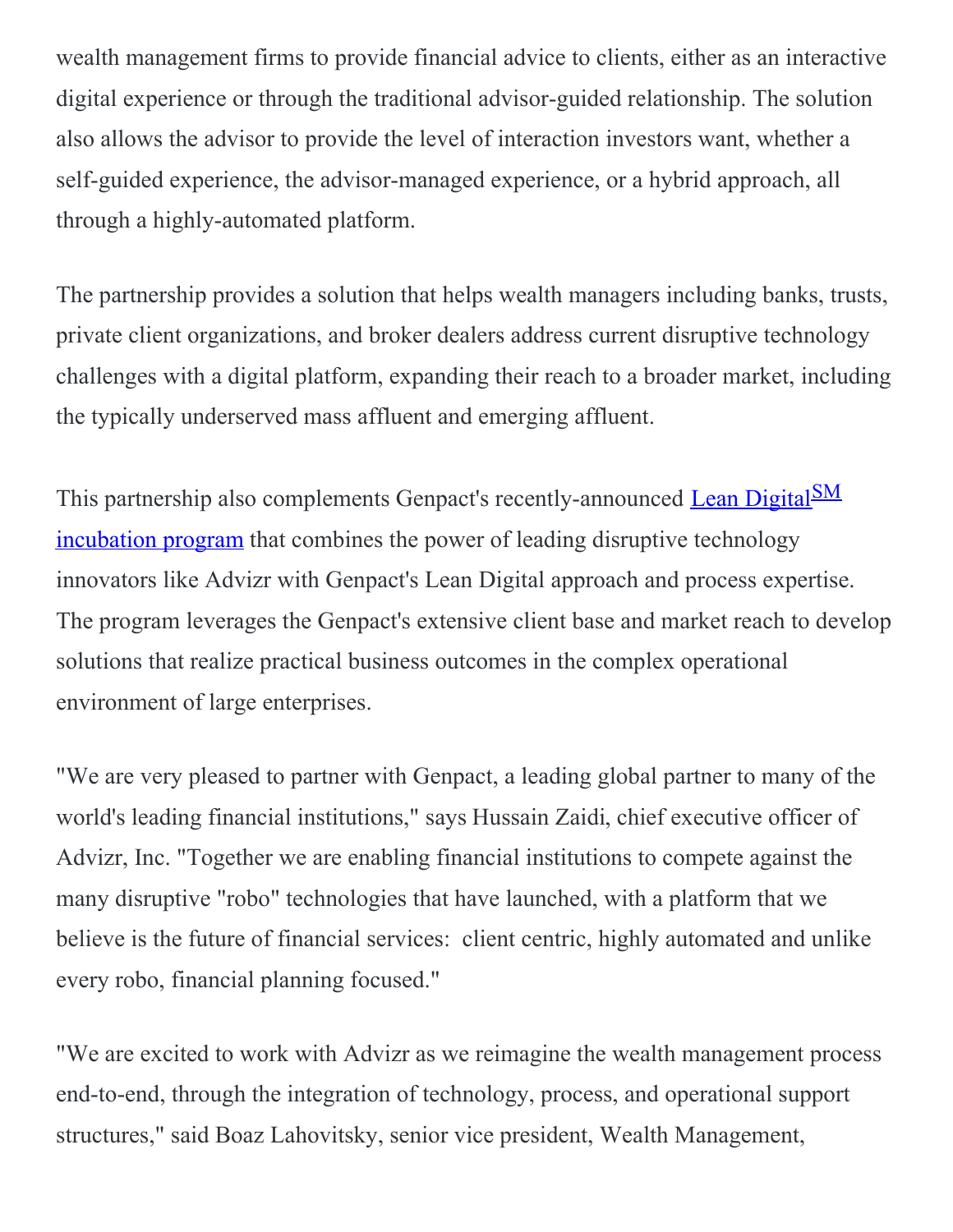Genpact. "We are combining the newest, most user-friendly planning technology with our comprehensive managed account platform in a fully integrated, two-way system to construct investor portfolios that are continuously fed with real-time information for tracking performance against goals, and when needed, provide directions for amending them. As the industry embraces the advice journey of the future, participants need comprehensive managed accounts solutions that are customizable and scalable, and leverage goals-based planning as the backbone, all delivered via digital technology. This is what we are creating with Advizr."

For more information about Genpact OpenWealth, see [http://www.genpact.com/home/industries/banking-financial-services/retail](http://www.genpact.com/home/industries/banking-financial-services/retail-banking/wealth-management)banking/wealth-management.

## About Advizr

Advizr, based in New York, NY, is dedicated to creating software that will expand consumer and advisor access to high-quality financial planning services in an accessible format. The powerful, automated, interactive financial planning solution empowers advisors to serve their clients in a cost-effective way, regardless of net worth. To learn more about Advizr, please visit [www.advizr.com](http://www.advizr.com/).

## About Genpact

Genpact (NYSE: G) stands for "generating business impact." We are a global leader in digitally-powered business process management and services. We architect the Lean Digital<sup>SM</sup> enterprise through our patented Smart Enterprise Processes (SEP<sup>SM</sup>) framework that reimagines our clients' operating model end-to-end, including the middle and back offices. This creates Intelligent Operations<sup>SM</sup> that we help design, transform, and run. The impact on our clients is a high return on transformation investments through growth, efficiency, and business agility. For two decades, first as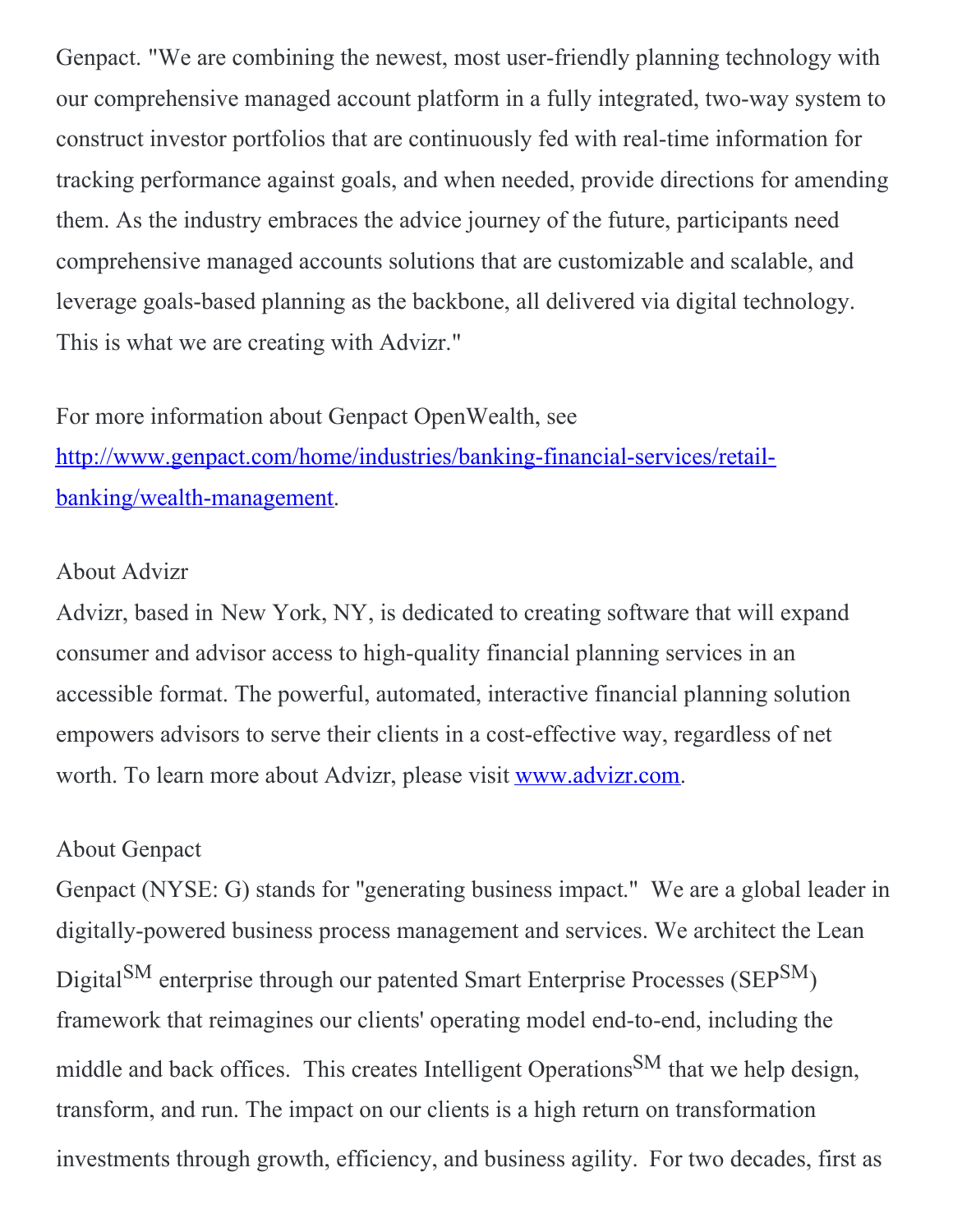a General Electric division and later as an independent company, we have been passionately serving our clients. Today, we generate impact for a few hundred strategic clients, including approximately one-fifth of the Fortune Global 500, and have grown to over 70,000 people in 25 countries, with key offices in New York City. The resulting business process and industry domain expertise and experience running complex operations are a unique heritage and focus that help us drive the best choices across technology, analytics, and organizational design. For additional information, visit [www.genpact.com](http://www.genpact.com/). Follow Genpact on [Twitter](https://twitter.com/genpact_ltd), [Facebook](http://www.facebook.com/pages/Genpact/105635026136729), [LinkedIn](http://www.linkedin.com/company/210064?trk=tyah), and [YouTube](https://www.youtube.com/user/GenpactLtd).

For more information:

Gail Marold Abby Trexler

*(Genpact Media Relations) (for Genpact)*

[gail.marold@genpact.com](mailto:gail.marold@genpact.com) [atrexler@peppercomm.com](mailto:atrexler@peppercomm.com)

+1 919-345-3899 +1 212-931-6179

Logo - <http://photos.prnewswire.com/prnh/20140627/122419>

To view the original version on PR Newswire, visit: http://www.prnewswire.com/news[releases/genpact-openwealth-embraces-advizrs-next-generation-digital-technology-to](http://www.prnewswire.com/news-releases/genpact-openwealth-embraces-advizrs-next-generation-digital-technology-to-elevate-wealth-management-client-experience-300221187.html)elevate-wealth-management-client-experience-300221187.html

SOURCE Genpact